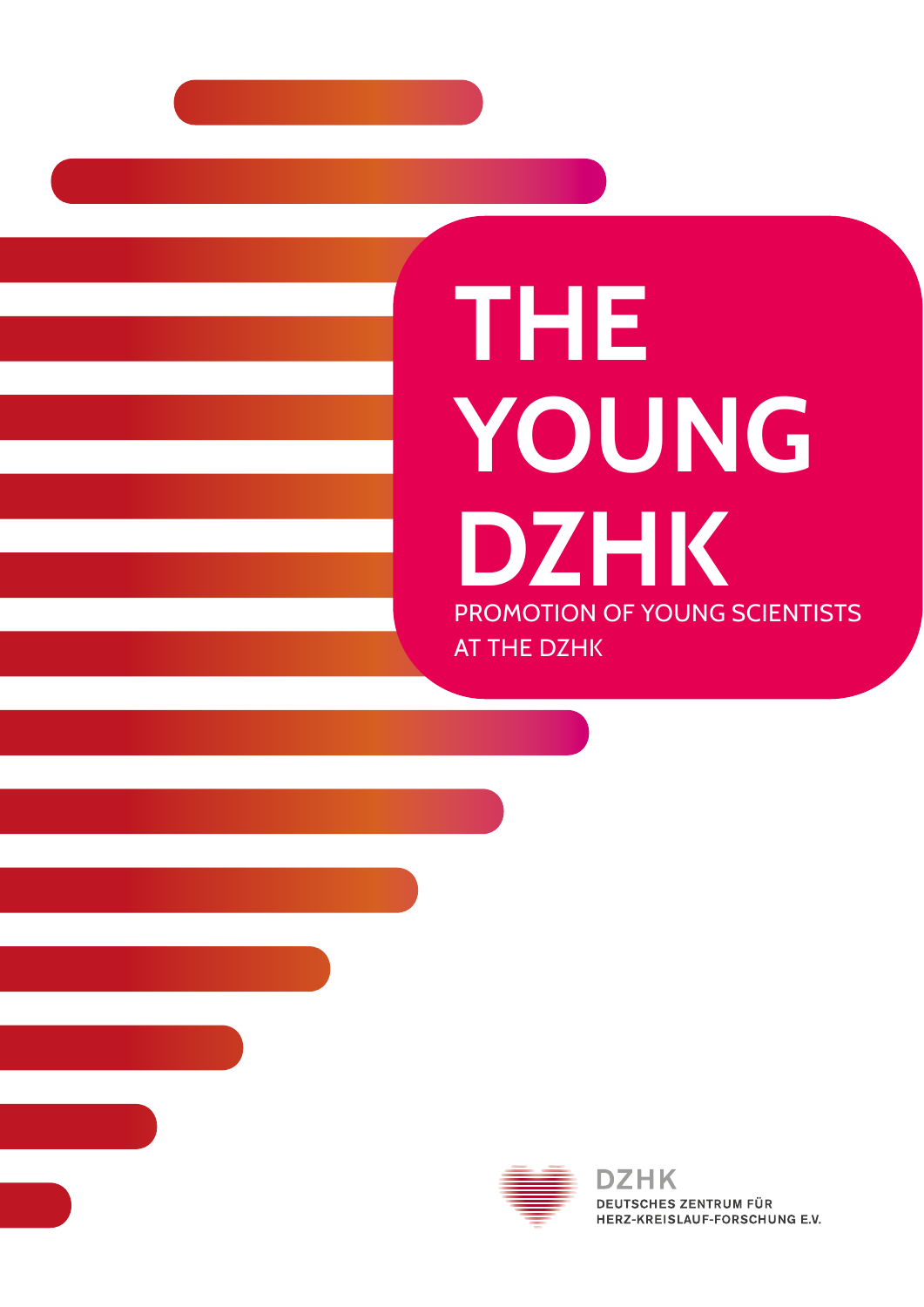#### **THE YOUNG DZHK**

### **WE**

- are many: More than 1,200 young scientists from the field of cardiovascular research.
- are present where decisions are made: We represent our interests in the most important committees of the DZHK.
- are active and connected: We organize numerous meetings, workshops, lectures, and once a year, the Young DZHK Retreat.
- want to make progress: The DZHK Excellence Programme offers many opportunities.
- look around: as a guest in other labs or at scientific events supported by the DZHK.
- we get guidance from experienced researchers: As participants in the Mentoring Programme.

## **YOU**

- are working in cardiovascular research at a DZHK partner institution.
- want to pursue a career in translational cardiovascular research.
- want to expand your network, open up new perspectives and develop yourself.

#### **THEN TAKE ADVANTAGE OF THE OPPORTUNITIES OFFERED BY THE YOUNG DZHK COMMUNITY.**

#### **MAKE CONTACTS – EXCHANGE EXPERIENCES**

Every scientific career has its challenges. Sometimes there is a lack of information on how to advance your career. Or there is a lack of role models for orientation. And often, a lack of time prevents you from taking the next step.

At the Young DZHK, you can strengthen your network and take advantage of various funding opportunities. These include lab exchanges and travel grants but also support for your initial research work.

#### **YOUNG DZHK RETREAT**

Here you can present your work to other young researchers and make contacts in a relaxed atmosphere. Once a year, in late summer, we organize the Young DZHK Retreat. In the run-up to the DZHK Retreat, the big annual conference of the DZHK, it offers the perfect setting to exchange ideas. You will participate in both retreats and meet the established scientists. The best presentations and posters will win a DZHK prize.

#### **YOUNG DZHK EVENTS**

We take matters into our own hands: For topics that are of interest, we organize workshops, small symposia, or meetings at the partner sites. In this way, we continue to educate ourselves, stay in touch as a community and strengthen our network - even across different sites.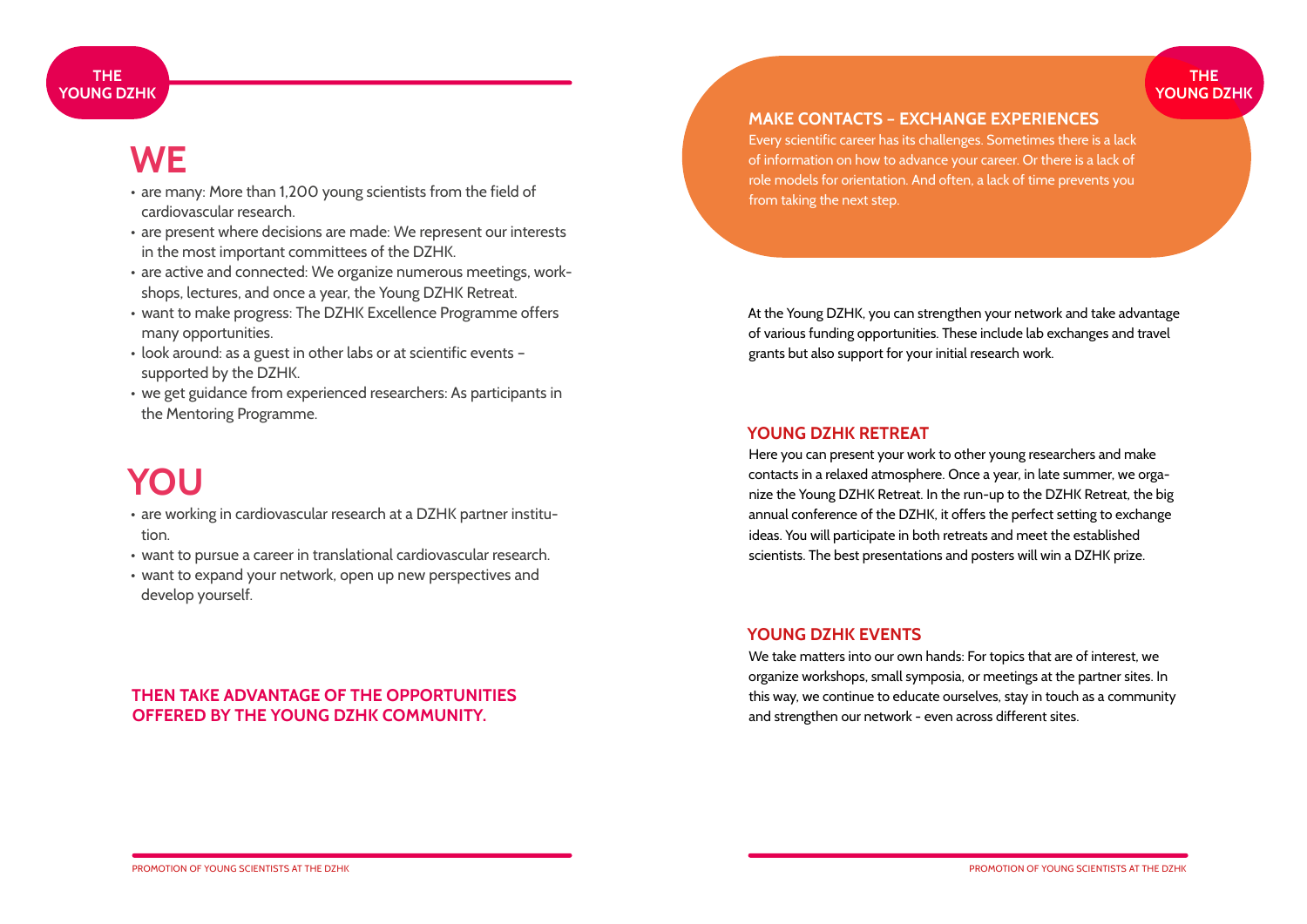#### **PROMOTING EXCELLENCE**

#### **SUPPORTING OUTSTANDING TALENTS**

The Excellence Programme facilitates the path to a translational career and scientific independence for researchers with a doctorate.

### **DZHK JUNIOR RESEARCH GROUP**

You want to set up your research project outside your current institution, lead your team and become scientifically independent? The DZHK Junior Research Group funding supports you in this career step. If you have already published excellently in the postdoc phase and have gained at least two years of research experience abroad, then take advantage of this opportunity.

- 300.000 € per year
- Up to six years

#### **POST DOC START-UP GRANT**

Are you planning to apply for your research project with a major project sponsor? But you still lack initial research data? As a postdoctoral researcher, you can apply to improve your chances of success with a third-party funding institution.

- Up to 80.000 €
- Up to one year

#### **ROTATION GRANT**

A year of undisturbed research - something you can only dream of as a doctor in the daily routine of a clinic? We will pay for your replacement to look after your patients while you devote yourself to research in a DZHK project.

#### **CLINICIAN SCIENTIST PROGRAMME**

Do you want both - a clinical and an academic career? But you don't want to and can't push ahead with your research project in your free time after an exhausting day in the clinic? We support that by paying your salary for up to 2.5 years spread over a maximum of eight years, during which time you are excused from your clinical duties.

- Parallel to your specialist training, individual and flexible planning with protected times to do research
- Up to eight years

#### **PROMOTION OF WOMEN SCIENTISTS**

You don't want to get stuck in the eye of the needle of the postdoc phase? Do you have a child or children up to the age of 12? Then get support: our funding line for women on their way to professorships helps you continue your research tasks.

- Up to 80.000 €
- Up to one year

**Young DZHK status is not required for this programme.**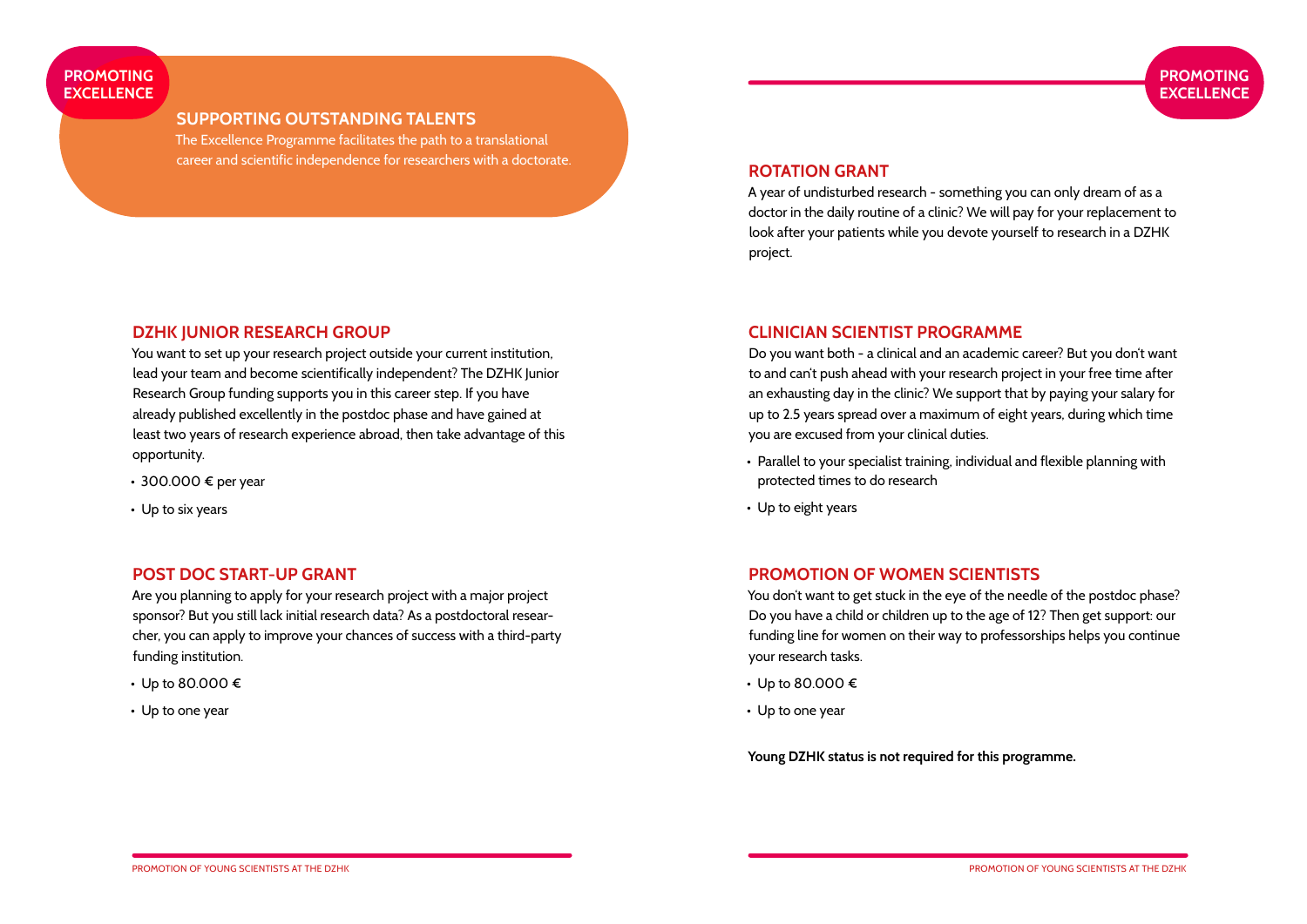

#### Clinician Scientist Programme **TILL DEMAL** Assistant Physician and Research Associate at the University Heart and Vascular Centre Hamburg (UHZ)

Time-intensive basic research would not be possible with my daily clinical routine in cardiac surgery. The programme is as flexible as I need it to be: instead of doing after-work research, I have protected laboratory phases.

Rotation Grant **RICHARD SCHELL** Medical specialist at Heidelberg University Hospital

The DZHK grant helped me to approach the application for a large grant The DZHK grant helped me to approach the application for a large grant in a much more structured way: With what content do I manage a large project, what research data do I need for the later application? Without the Start-up Grant, none of this would have been as mature.

> Post Doc Start-up Grant **STEPHANIE ZYLLA** Scientific staff at the Institute of

Clinical Chemistry and Laboratory Medicine at Greifswald University Medical Center



Some of my research projects are in a hot phase now. That's where the programme comes in handy because it relieves me of my clinical work. Because basic research doesn't happen en

passant.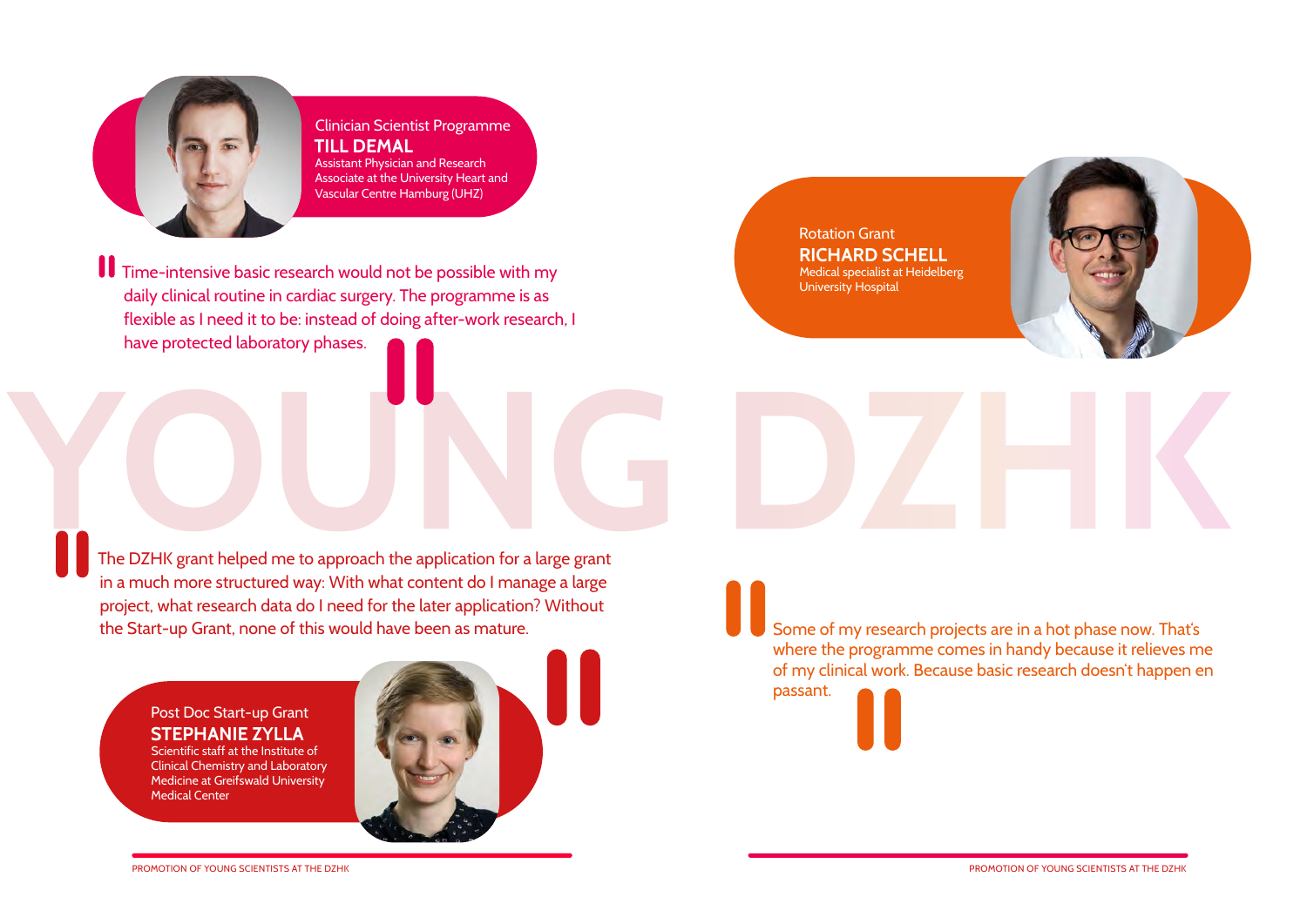

Promotion of Women Scientists **ARPITA CHOWDHURY** Postdoc at the Institute for Cell Biochemistry at the University Medical Center Göttingen

In the quest of maintaining the challenging balance of being a scientist and a mother, the time has become a limiting factor in accomplishing goals efficiently. Being able to entrust a staff for my research with the help of this grant gives me the chance to overcome the time limitation.

Becoming clear about the own professional and social competencies and getting feedback on them by coaches and peers helped me a lot to identify my future career path.

**Y** It's all about the network. As a DZHK Junior Research Group leader, I It's all about the network. As a DZHK Junior Research Group leader, I have built up collaborations with researchers from five other DZHK partner sites.

DZHK Junior Research Groups **NUNO MIGUEL GUIMARÃES DE SÁ CAMBOA**

Junior Research Group Leader at the Johann Wolfgang Goethe University Hospital



#### **Mentoring RAQUEL GUILLAMAT PRATS**

Postdoc at the Institute for Prophylaxis and Epidemiology of Circulatory Diseases (IPEK) at the University Hospital of Munich

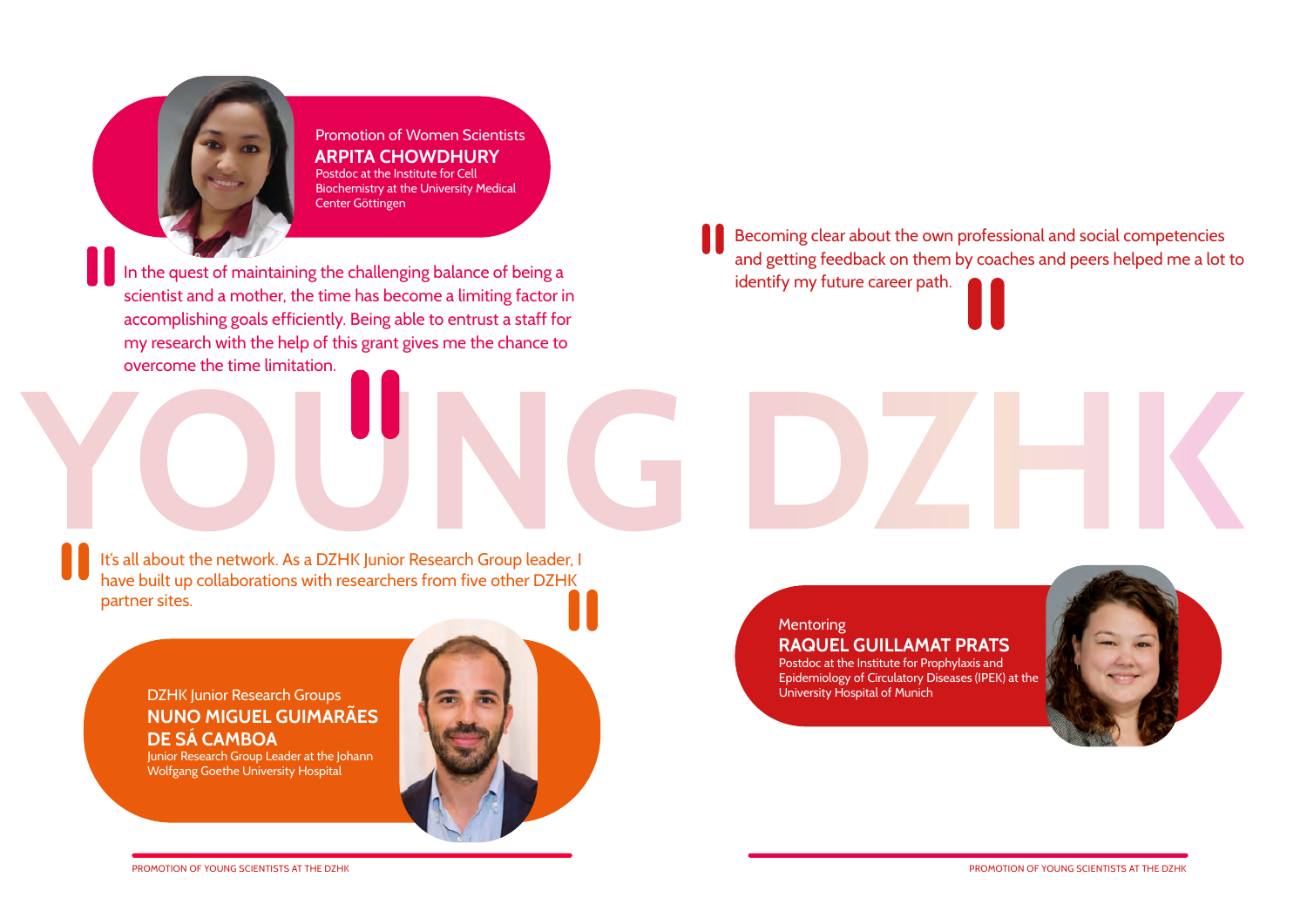#### **TRAINING PROGRAMME**

#### **SCIENTIFIC TRAINING**

Young, aspiring scientists need contacts, exchange, professional and non-specialist skills, and financial freedom to conduct research. The DZHK Training Programme offers doctoral students and postdocs all of this.

#### **VISITING SCIENTIST PROGRAMME**

Would you like to get a taste of a different lab and learn new evaluation methods and techniques? We will finance a temporary research stay at another DZHK site. Stays at other host institutions, also abroad, are possible.

#### **TRAVEL GRANTS**

You want to register for a symposium or workshop on a super exciting topic? Then let's go. Are you presenting at a high-ranking congress? We can support you there too. Our travel grants cover costs for travel to and from the congress, accommodation, or participation.

#### **DOCTORAL SCHOLARSHIPS**

Would you like to spend a year working full-time on your doctorate? If you study medicine and carry out an experimental doctoral thesis in a DZHK project, this is possible.

- Up to 860  $\epsilon$  per month
- Up to one year

### **WORKSHOPS**

In our series "Fundamentals of Cardiovascular Research" you can consolidate your basic knowledge and gain practical insights. This is where basic experimental research meets clinical topics. We offer the workshops together with the German Society of Cardiology (DGK).

From planning a clinical study to how to write a paper, these and other topics concern young scientists from all six German Centres for Health Research (DZG), to which the DZHK belongs. In the workshops, you will meet cancer, diabetes, lung and infection researchers, and neurologists.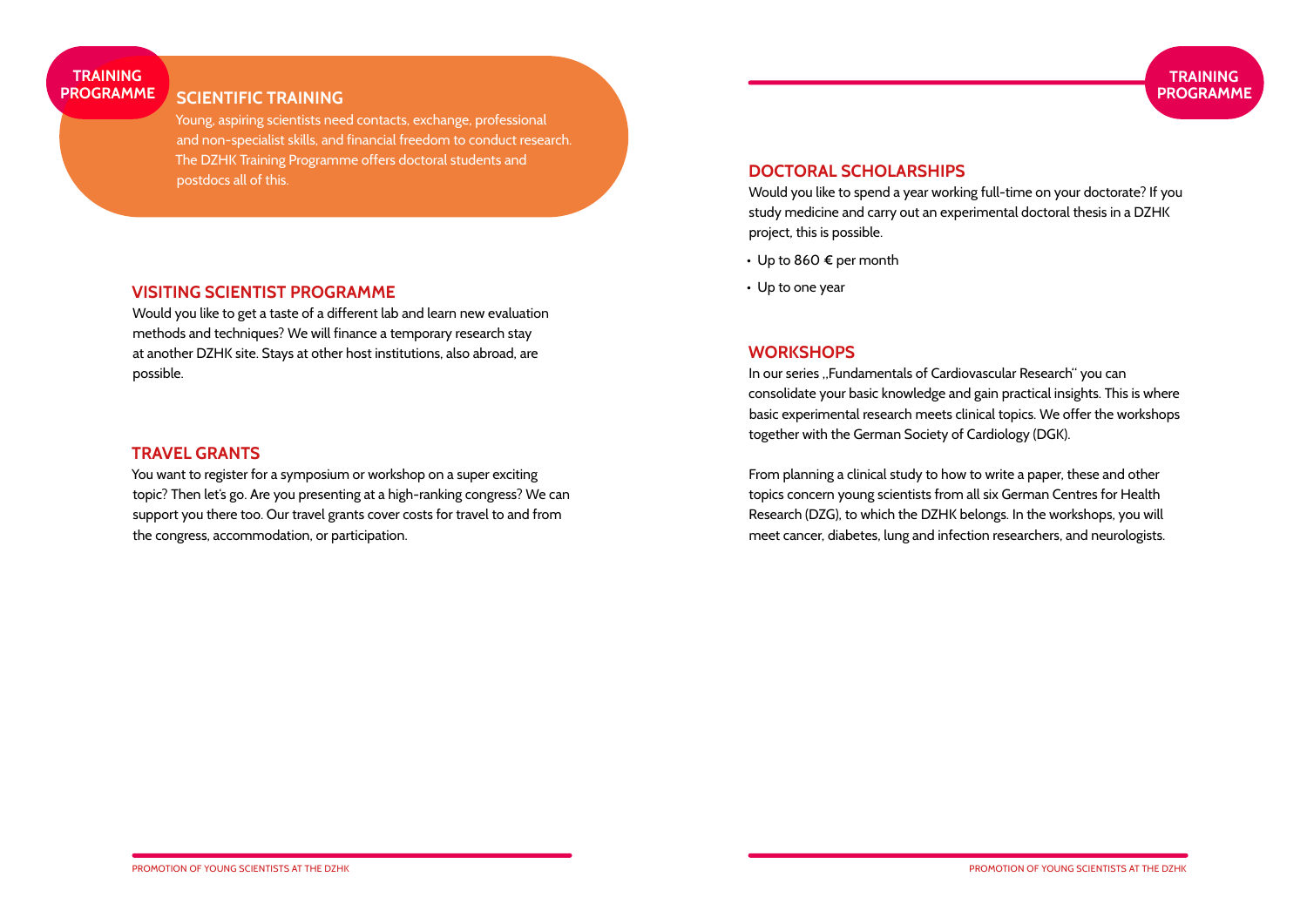#### **MENTORING THE DZHK**

Have you just taken on leadership tasks, or are you about to do so? Whether you are a doctor, a scientist, or a science manager, our Mentoring Programme will get you ready. The focus is on your personality. Over a year, you will learn to assess your social, communicative, and professional skills. In workshops tailored to your individual needs, you train your soft skills and prepare yourself for challenging situations. A mentor of your own choice will accompany you.

**This funding is for postdocs with Young DZHK status and DZHK science management staff.**



**FIND MORE INFORMATION ON THE DZHK TRAINING AND MENTORING PROGRAMME AS WELL AS ON THE EXCELLENCE PROGRAMME AT [WWW.DZHK.DE](http://www.dzhk.de/en)/EN UNDER EARLY CAREER.**

#### **FIT FOR LEADERSHIP TASKS DZHK PARTNER INSTITUTIONS**

#### **Berlin**

Charité – Universitätsmedizin Berlin

Max Delbrück Center for Molecular Medicine in the Helmholtz Association

German Heart Centre Berlin Robert Koch Institute

German Institute of Human Nutrition Potsdam-Rehbrücke

#### **Göttingen**

Georg August University Göttingen University Medical Centre Göttingen Max Planck Institute for Biophysical **Chemistry** Max Planck Institute for Dynamics and Self-Organisation Max Planck Institute for Experimental Medicine German Primate Centre, Leibniz Institute for Primate Research

**Greifswald**  University Medical Centre Greifswald

**Hamburg/Kiel/Lübeck** University Hospital Hamburg-Eppendorf Christian Albrecht University Kiel University of Lübeck Asklepios Klinik St. Georg

#### **Heidelberg/Mannheim**

Heidelberg University University Hospital Heidelberg University Hospital Mannheim German Cancer Research Centre European Molecular Biology Laboratory

#### **München**

Technical University of Munich

Hospital of Ludwig Maximilian University of Munich

Ludwig Maximilian University of Munich

German Heart Centre Munich Klinikum rechts der Isar of the

Technical University of Munich Helmholtz Centre Munich – German

Research Centre for Health and the Environment

Max Planck Institute for Biochemistry

#### **RheinMain**

Goethe University Frankfurt Max Planck Institute for Heart and Lung Research, Bad Nauheim Kerckhoff Clinik, Bad Nauheim Johannes Gutenberg University Mainz